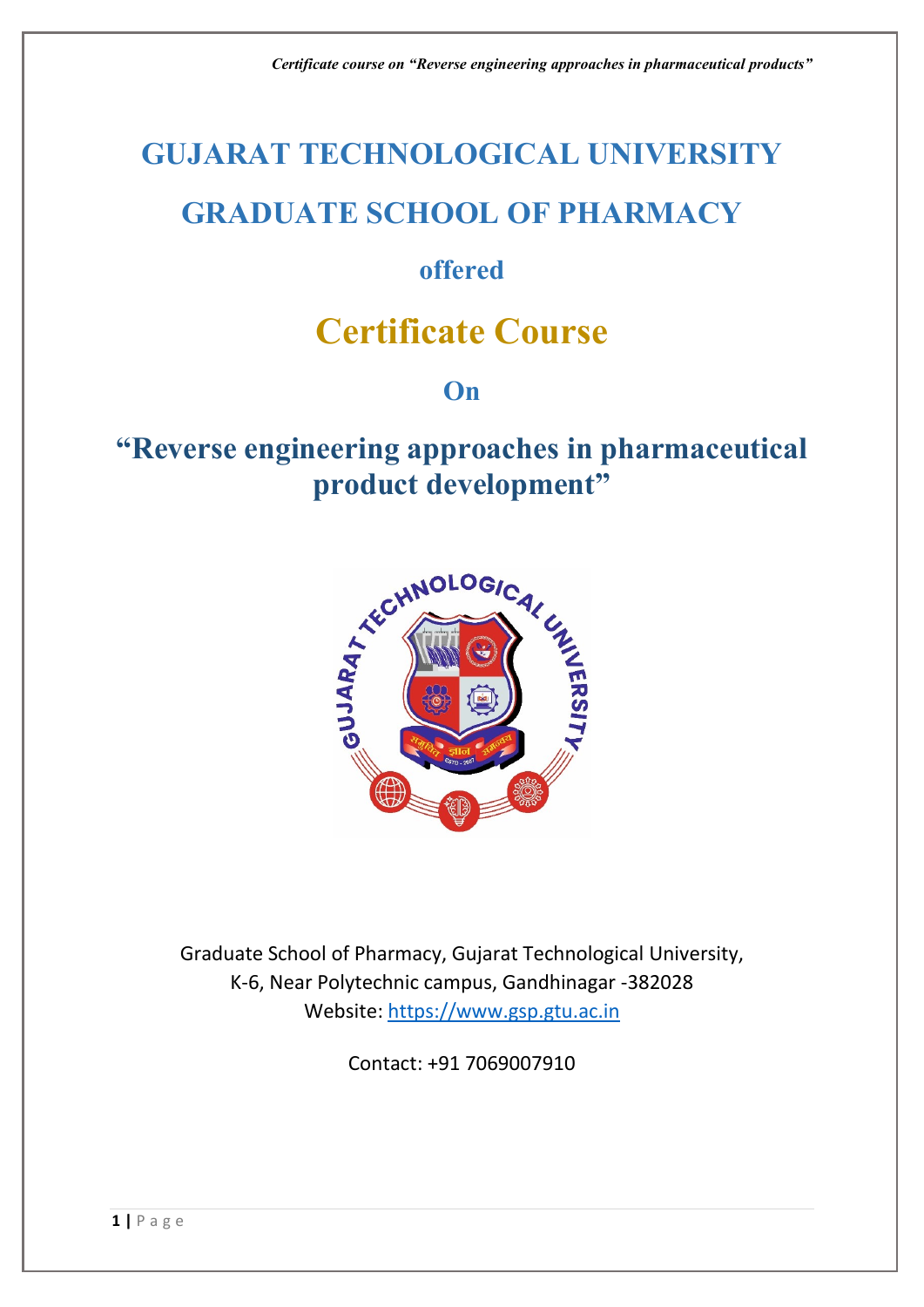#### **About GTU-GSP:**

Gujarat Technological University is a State University established in year 2007 to harmonize the technical education and to bring technical institutes under a single university by our Visionary Prime Minister Shri Narendra Modi, during his tenure as chief Minister of Gujarat. Gujarat Technological University-Graduate School of Pharmacy (GTU-GSP) was established in year 2017 with a vision to emerge as a globally recognized premier Pharmacy Institute in Teaching, Research, Innovations, Consultancy and Entrepreneurial Training in Pharmaceutical Sciences.

#### **About this Course:**

GTU-GSP is offering a certificate course on Reverse engineering approaches in pharmaceutical product development. This certificate course is meant for fresh M. Pharm students, PhD students, Industry Personnel, life sciences students, and other eligible enthusiastic individuals who are keen a pursue their career in the area of formulation development in a pharmaceutical company. The course is meant to apprise those who are aware of certain basic nitty-gritties of formulation development, but lack in depth knowhow of how to proceed for formulation development and understand the findings obtained from experimental data of different analytical instruments. This is an advanced certification course with emphasis on understanding how, when and why of designing a reverse engineering protocol for different pharmaceutical formulations, with several case studies for better understanding of the concept. Beginning from basics pertaining to solid state changes which impacts formulation, to understanding the results of different analytical instruments used in the characterization, will be also included as a part of this certificate course. The end objective being, to educate one about the much-needed basic concepts of reverse engineering and how it could be used to deduce the active, inactive components and process used by innovator during formulation development to enable design of generic product. Further to ensure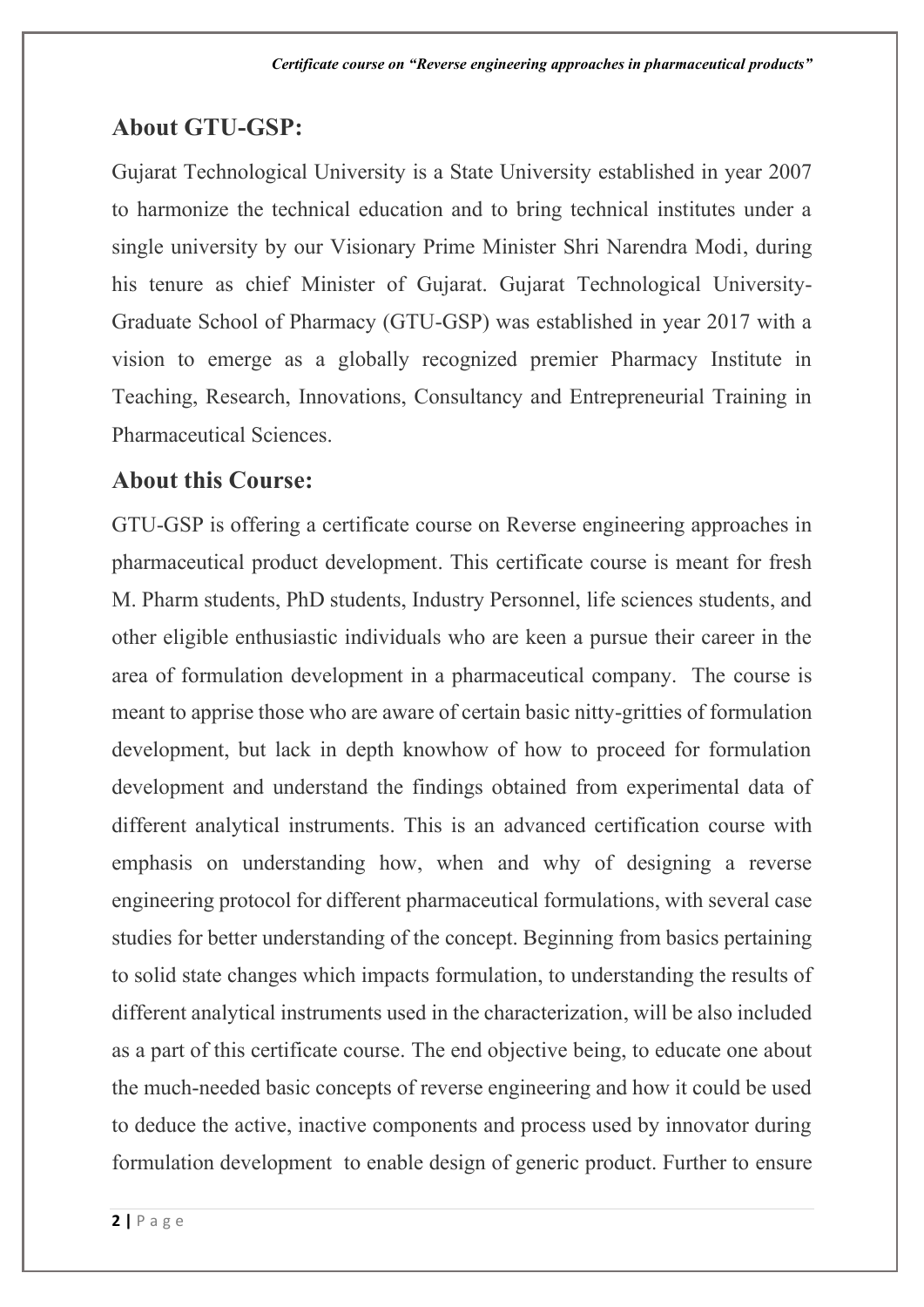the participants, clear the qualifying exam for obtaining the certification, the institute will be offering proper training materials which will be provided without any extra cost.

#### **Scope and objective of the Course:**

India being one of the pioneers in the generic formulation development, the present course will be of tremendous help in understanding the science behind reverse engineering of different solid oral pharmaceutical formulations. Unfortunately, the timelines for generic formulations requires that the reverse engineering aspects are thoroughly understood at the beginning itself, to avoid any last moment failure. Thus, the scope of this course is for everyone who is presently working in the field of formulation development or wants to pursue the same as career opportunity in near future.

The prime objective of this course is to offer the much-needed basic concepts of reverse engineering and how it could be used to deduce the active, inactive components and process used by innovator during formulation development.

## **Target Audience:**

The present certification programme is designed for undergraduate (in final year of degree course) Postgraduate, PhD students etc. who are keen to understand the basics of reverse engineering before taking the leap into their professional career. This course is also apt for working professionals in full time employment who want to update their knowledge and gain required skills and attitude in the area, in order to become a certified professional in the domain. Further the understanding of results obtained from different analytical instruments like DSC, TGA, SEM, XRD will further enhance their understanding of these results and provide the much-needed leverage to their professional growth. Besides the theoretical aspects, the course is designed in a way to have several case studies to ensure better understanding of the concepts and to facilitate in acquiring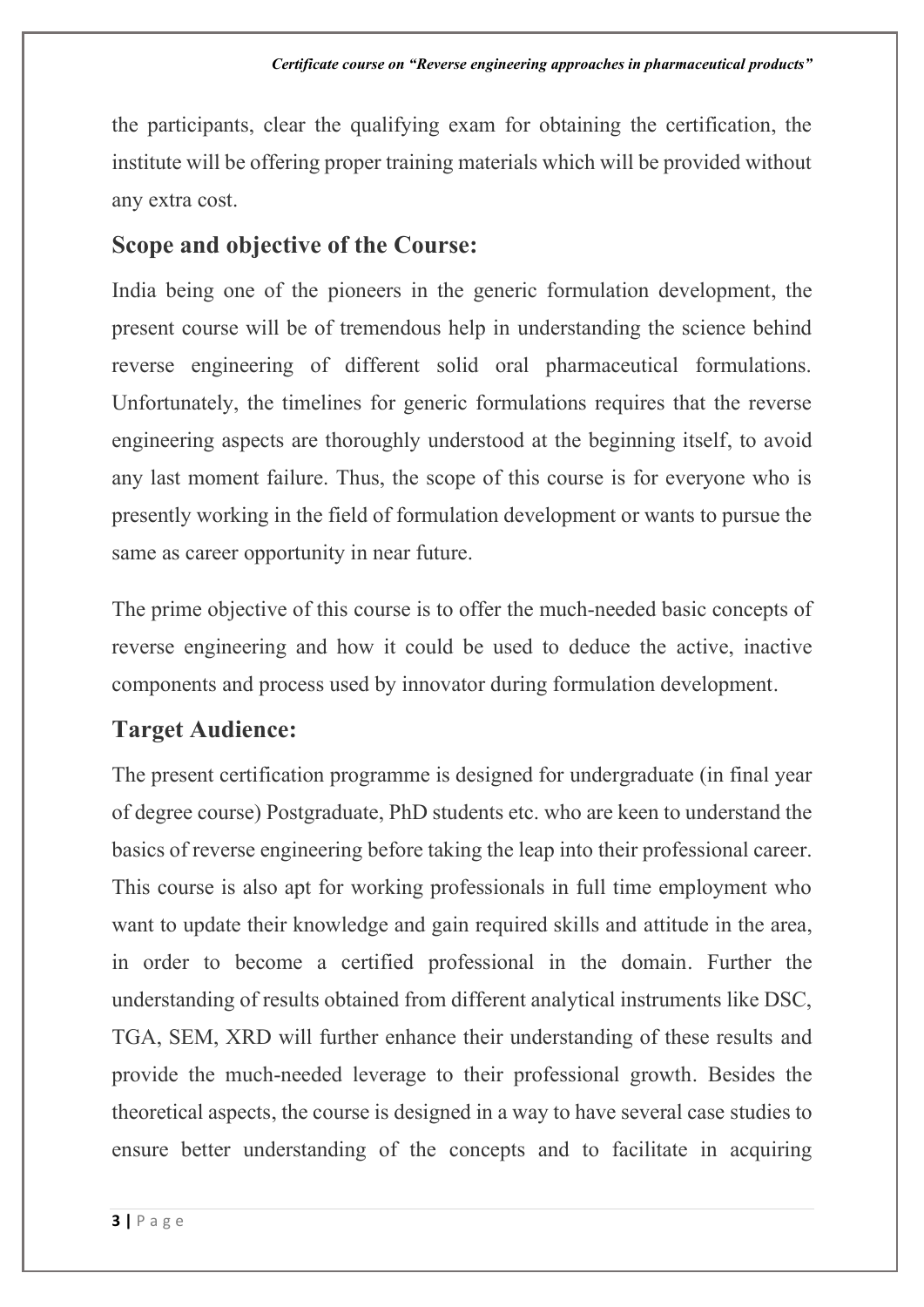maximum output from certification programme. The training program on "*Reverse engineering approaches in pharmaceutical product development*" imparted by GTU-GSP is approved and certified by GTU, Government of Gujarat.

#### **Course Structure:**

| Duration of Course            | 3 months                                                                                                                                               |
|-------------------------------|--------------------------------------------------------------------------------------------------------------------------------------------------------|
| Total hrs                     | 30                                                                                                                                                     |
| Course Credit (if applicable) | $\overline{2}$                                                                                                                                         |
| No of seats                   | 30                                                                                                                                                     |
| Mode                          | Being an e course the program will be executed<br>on weekends, through online lectures,<br>interactive discussions, and e-submission of<br>assignments |
| Fees                          | Rs. 10000/- for Indian nationals and 200 USD<br>for overseas professionals                                                                             |

#### **Course Content:**

| <b>Module</b>  | Content                                                | <b>Hrs</b>     |
|----------------|--------------------------------------------------------|----------------|
|                |                                                        | (Approx.)      |
|                | Introduction to reverse engineering studies            |                |
| $\overline{2}$ | Levels of solid state(molecular, particulate and bulk) |                |
| $\overline{3}$ | Implication of changes in levels of solid state on     | $\overline{3}$ |
|                | formulation development; impact of polymorphic         |                |
|                | form, crystal habit, shape, size distribution, bulk    |                |
|                | density, flow properties etc.                          |                |
| $\overline{4}$ | Analytical instruments and techniques used to study    | $\overline{4}$ |
|                | changes in solid state; choosing the right technique,  |                |
|                | principle of operation, interpretation, case studies   |                |
| 5              | Thermal methods and its application in reverse         | 4              |
|                | engineering with case studies                          |                |
| 6              | Role of microscopic techniques in reverse              | 3              |
|                | engineering and relevant case studies                  |                |
| 7              | XRD: an important tool in reverse engineering of       | 3              |
|                | API polymorphic form and relevant Case studies         |                |
| 8              | Identifying the manufacturing process used in          | $\overline{4}$ |
|                | Innovator product of a solid oral formulation and      |                |
|                | relevant case studies                                  |                |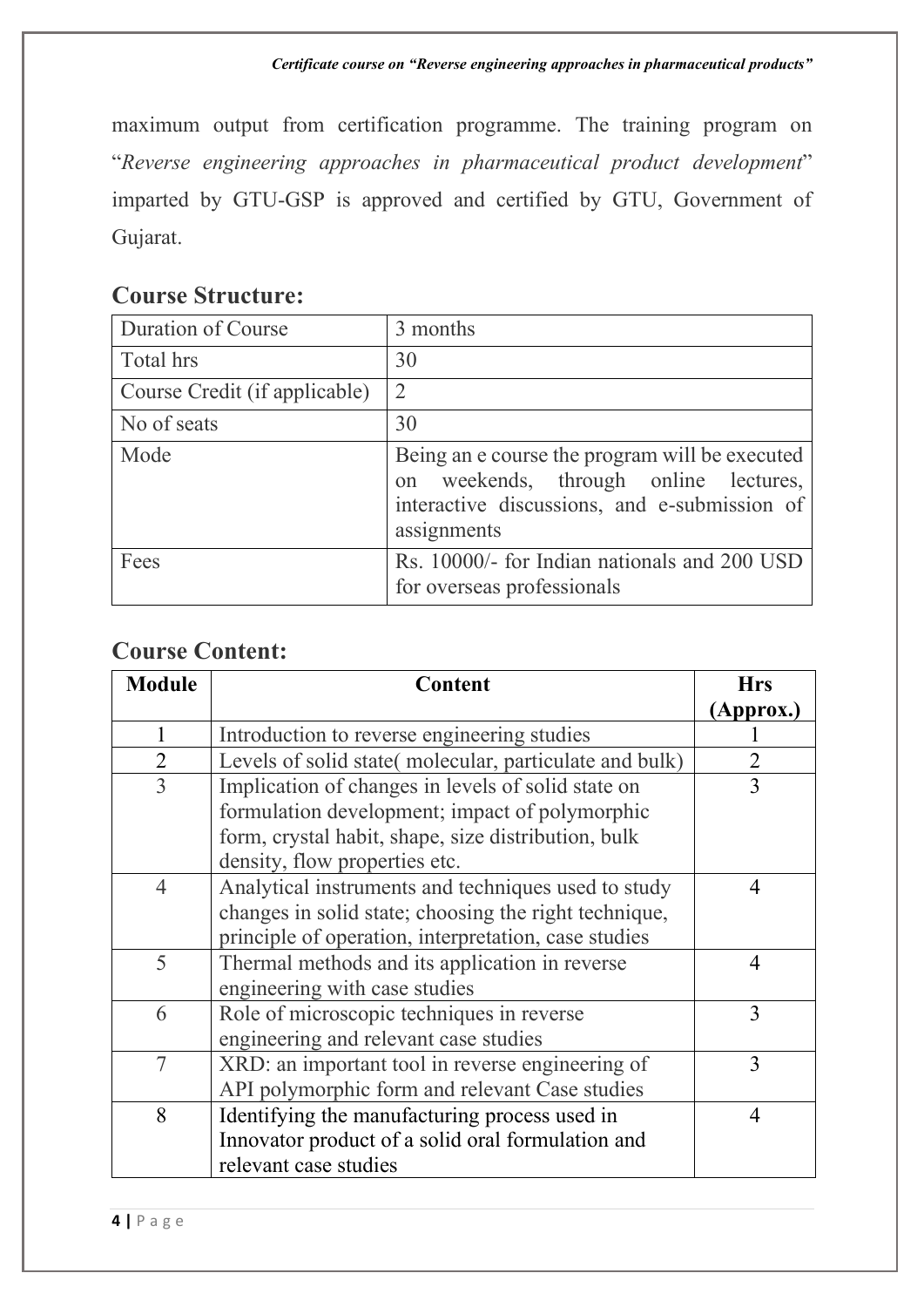|    | <b>Total Hours</b>                                    | 30 |
|----|-------------------------------------------------------|----|
|    | engineering                                           |    |
|    | and cons and regulatory aspects of reverse            |    |
|    | effective reverse engineering, understanding the pros |    |
| 10 | Collating the results of different experiment for     |    |
|    | media, case studies                                   |    |
|    | dissolution, F2 matching, biorelevant dissolution     |    |
|    | on reverse engineering, importance of multimedia      |    |
| 9  | Understanding the importance of dissolution studies   |    |
|    |                                                       |    |

#### **Expected Course Outcomes:**

After completion of course, the attendee shall be able to

| CO <sub>1</sub> | Explain levels of solid state of a pharmaceutical product                                                                                                                               |
|-----------------|-----------------------------------------------------------------------------------------------------------------------------------------------------------------------------------------|
| CO <sub>2</sub> | Describe impact of changes in levels of solid state and its correlation<br>with reverse engineering studies on product performance                                                      |
| CO <sub>3</sub> | Understanding the results of Thermal, Microscopic, spectroscopic<br>techniques of a given product, for reverse engineering                                                              |
| CO <sub>4</sub> | Adept in designing a reverse engineering protocol for a given solid<br>oral product /formulation, to create a generic version of the same<br>product, for filing to regulatory agencies |

## **Eligibility:**

Any Life sciences graduate/B Pharm/ M. Pharm, MSc in science disciplines/ any diploma /degree holders. Working professionals of any of the following industry types Drugs manufacturing, Medical Device, Pharmaceutical Industry, Cosmetic Manufacturing, Biotechnology or any related industry are highly encouraged to apply for the certification.

(**Note**: Students who are in final year B pharm of their graduation course are also eligible to apply for this certificate course)

## **Registration:**

The registration dates for this certification run by the institute are updated timely on the webpage. Effective E-learning tools incorporated into the design of the webpage make the certification lectures, videos and study material easily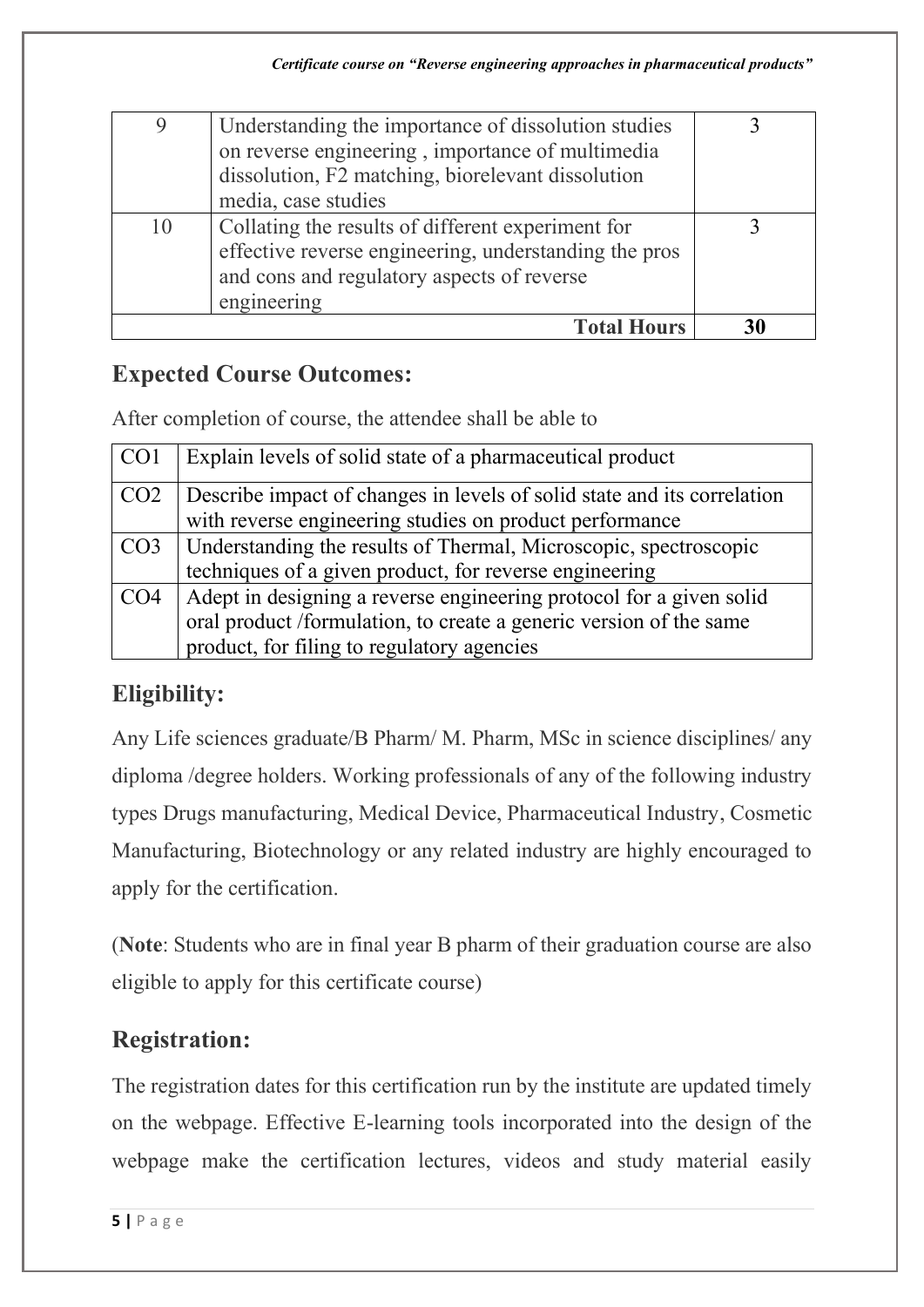accessible. This gives huge window of self-regulated and self-paced performance to the participants. After registration confirmation by the institute, required study resources, assessment test papers will be dispatched to the participants. This study material is considered sufficient for the preparation of the certification exam. However, the participants should feel free to go through other study resources as well. The certification examination will be notified after 3 months of the registration.

#### **Course Fee:**

Rs. 10000/- for Indian nationals and 200 USD for overseas professionals. This covers the certification registration fee and examination fee.

#### **Evaluation, Assessment & Certification**:

All the participants are expected to appear for online assessment. After successful completion the participants will be certified in *"Reverse engineering approaches in pharmaceutical product development"* by GTU. For all the above-mentioned elaborate study resources, Assessment test papers and case studies would be provided by the Institute from time to time. All the details will be updated on the webpage as well at frequent time intervals. The certification will be awarded after the required levels of knowledge, skills, professionalism and attitude which will be assessed in the form of intermittent quizzes, assignments, case studies discussion and other modes of comprehensive online assessment tools.

#### **Re- Examination:**

In case the participant is not able to pass the certification exam in first attempt/exam notification, he/she will have to re- register for the next scheduled examination by submitting re- registration form along with the re- registration fee of Rs. 1500/- (50 USD). However, the participants will be given sufficient flexibility in scheduling their "First" certification exam.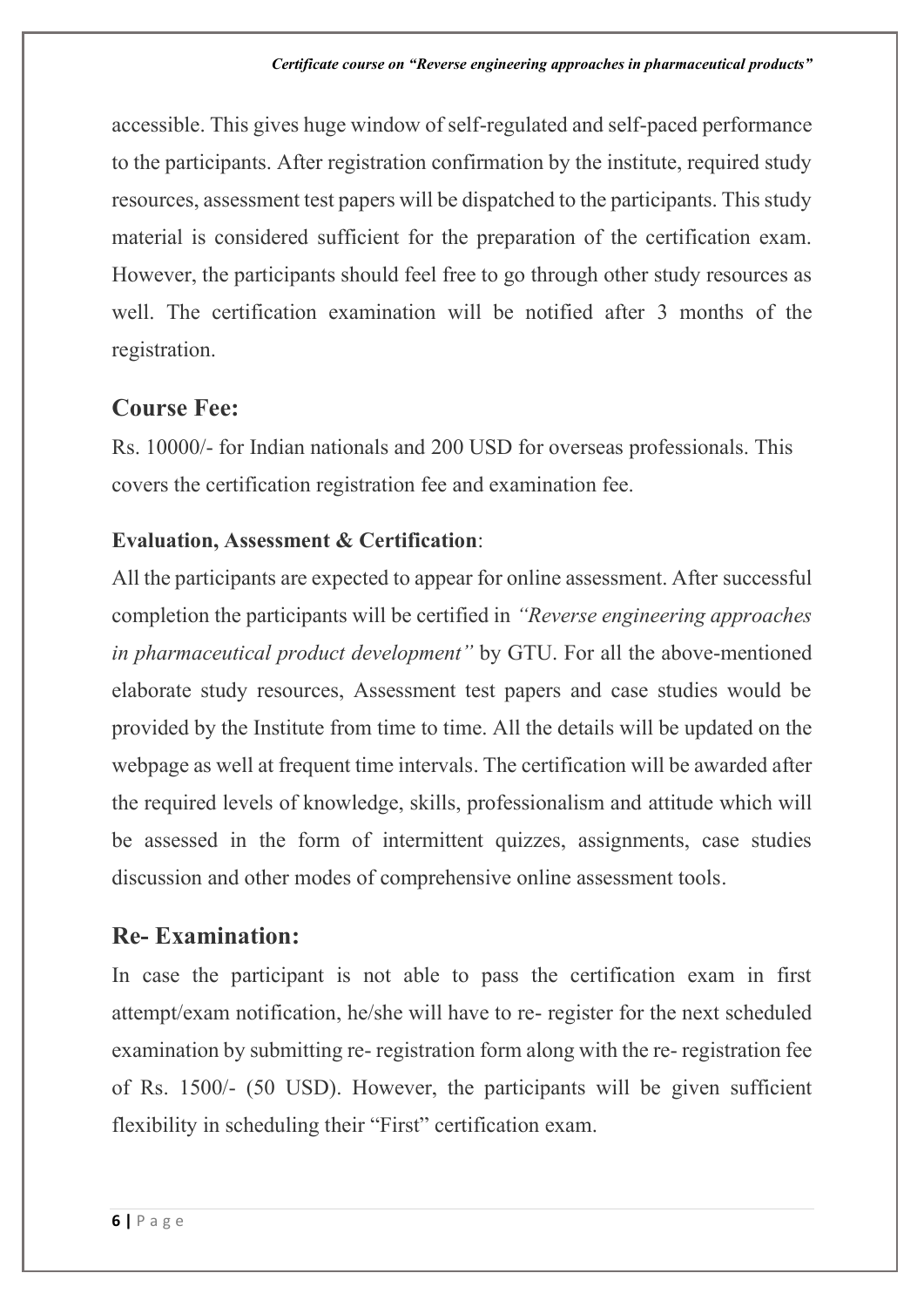#### **Course Deliverables:**

A comprehensive study material for all the modules in hard copies ensuring the needs of the audience. The sessions will be co-ordinated by industry experts and experts from academia who will be invited for conducting certain specialized session during the course. The accompanying training material is appropriately aligned with the current Industry's expectations.

- $\checkmark$  Assignments for all the course modules for continuous evaluation and guidance.
- $\checkmark$  Interactive or online live sessions on all key areas of the course giving all flexibility to the participants.
- $\checkmark$  Online classes for all the modules will be conducted on the weekends. Moreover, a doubt clearing session will also be scheduled before the examination.
- $\checkmark$  All the efforts are made by GTU-GSP faculty members to make the entire course modules easily understandable.
- $\checkmark$  Assessment and evaluation for all the course modules in order to enhance the levels of competencies and skills of the participants leading towards the objective of application in the job.
- $\checkmark$  At the end of each course modules, the trainers shall obtain feedback from the participants using specially designed questionnaires.
- $\checkmark$  All learning and training delivery initiatives shall be conducted in English.

## **Placement Assistance & Corporate Relations:**

The Institute has partnered with many organizations for providing with placement assistance to its participants. Besides, GTU has a robust Industry Institute Interaction Cell (IIIC) comprised of senior level Human Resources professionals and Talent Acquisition experts which maintains close links with business and industry. This cell is continuously engaged in promoting the employability of our participants and encouraging the concerned Human Resources department and